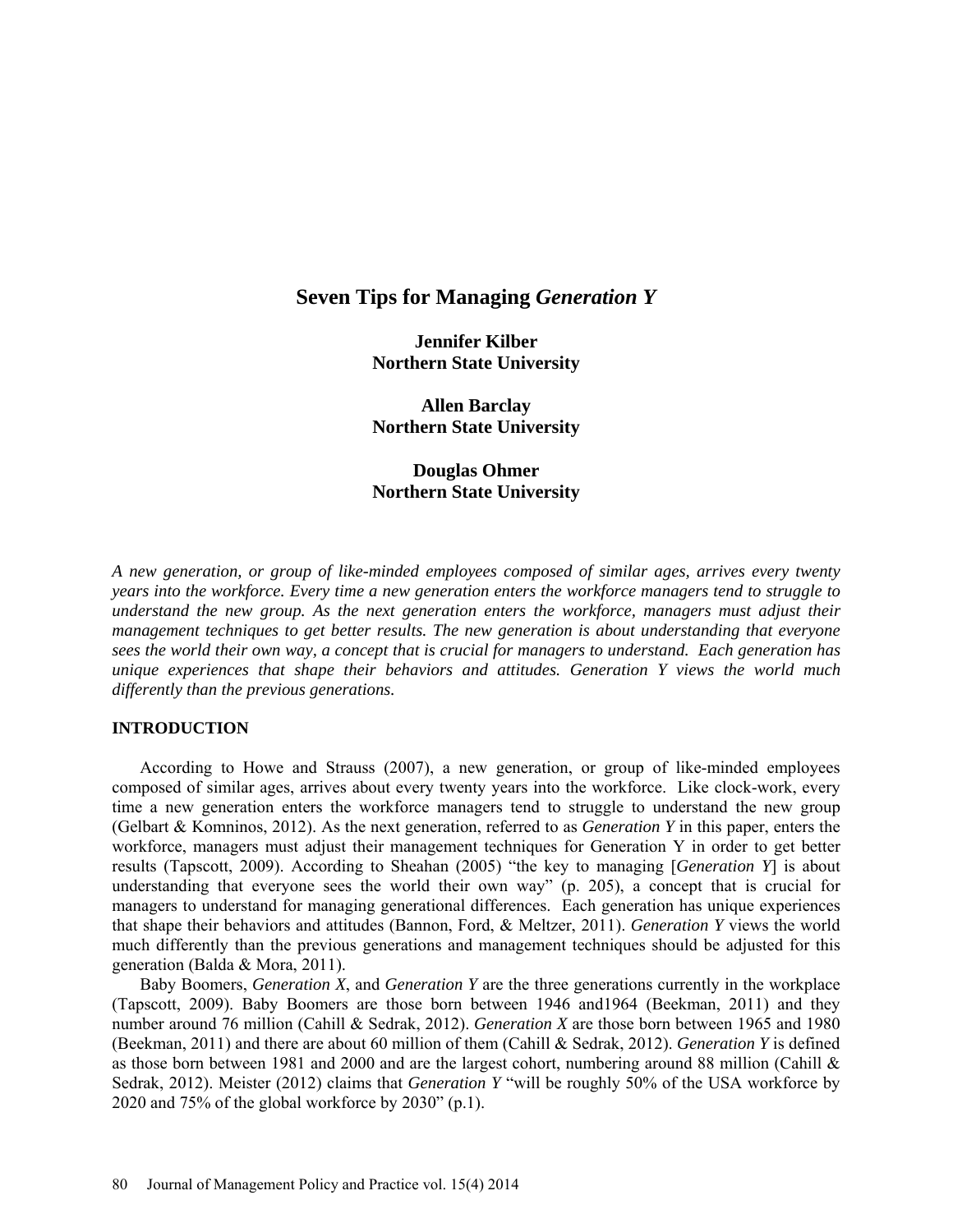Gelbart and Komninos (2012) noted the debate between some managers over *Generation Y* "being labeled lazy and filled with a sense of entitlement" (p. 20). The debate continues to be between whether or not employers should adjust to this generation or whether *Generation Y* should adjust themselves to the current workplace culture.

In recent interviews conducted by this researcher (Heinz, 2012; Kendall, 2012) with individuals who manage *Generation Y* employees, parallel generational differences were noted by these managers, including differences in education, salary expectations, autonomy preferences, management techniques, communication, workplace styles, and work-life balances. However, the key to managerial success is the acceptance of the new generation (Meister, 2012; Espinoza, Ukleja, & Rusch, 2010). Managers should not ignore these differences, but should embrace them in order to get the most out of this new generation in the workplace (Meister, 2012; Tulgan & Martin, 2001).

"There are plenty of concerns and criticisms of this generation that are voiced by everyone from parents to frustrated employers" (Tapscott, 2009, p, 3). Tapscott (2009) reported the top ten cynical issues he found academics, journalists, and experts had with *Generation Y* including the following:

(1) They're dumber than we were at their age. (2) They're screenagers, Net addicted, losing their social skills, and they have no time for sports or healthy activities. (3) They have no shame. (4) Because their parents have coddled them, they are adrift in the world and afraid to choose a path. (5) They steal. (6) They're bullying friends online. (7) They're violent. (8) They have no work ethic and will be bad employees. (9) This is the latest narcissistic "me" generation. (10) They don't give a damn (pp. 3-5).

Tulgan and Martin (2001) stated that "if you are positioned to meet the challenges [*Generation Y*] bringvs to the workplace...you will take a quantum leap ahead of your competition" (p. XVI). Espinoza, et al., (2010) also stated:

Simply put, failing to suspend the bias of one's own experience excuses managerial leaders from the adaptive work that is required of them to manage in today's world. Part of the adaptive process is getting outside of the orbit of your own experience and entering the world in which [*Generation Y*'s] live (p. 25).

Tulgan and Martin (2001) identified four positive truths about *Generation Y*, including describing Generation Y as "a generation of new confidence, upbeat and full of self-esteem, the most educatedminded generation in history, a generation paving the way to a more open, tolerant society" and as "a generation leading a new wave of volunteerism" (p. 4).

Instead of pigeonholing *Generation Y* into negative stereotypes that do not improve worker efficiency (Tapscott, 2009), this paper discusses how managers should manage *Generation Y* employees to increase productivity, because as the numbers indicate, *Generation Y* is a sizeable element in the workforce.

# **GENERATION Y**

Although the exact years vary between sources, most research recognizes *Generation Y* to have been born between the years from 1980 to 2000 (Beekman, 2011; Cekada, 2012). *Generation Y* numbers between 50 and 80 million employees in the U.S. workplace (Bannon, et al., 2011). There are a couple monikers researchers use to describe *Generation Y*, including: the entitled generation, net generation (NetGen), screenagers, Google generation, and digital natives; but the most common nickname is millennials (Balda & Mora, 2011; Cekada, 2012; Evans, 2011).

There are many stereotyped characterizations of *Generation Y*, including tech savvy, multi-taskers, team players, autonomous, self-centered, ambitious, informal, and they like to enjoy their work that has meaning (Bannon, et al., 2011; Beekman, 2011; Balda & Mora, 2011). I use the word stereotyped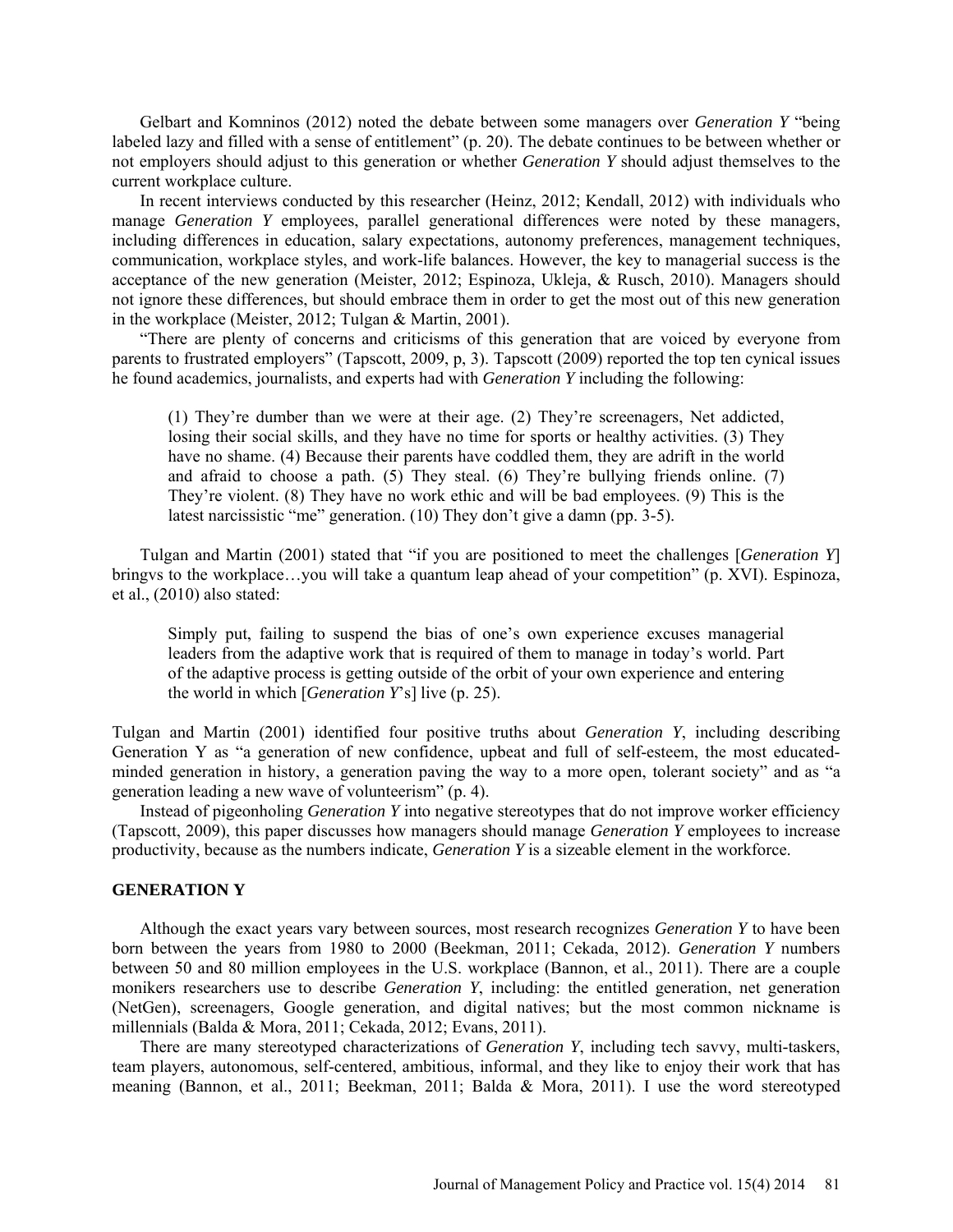because, although not every single person fits the overall description of a *Generation Y* employee, these descriptors are frequently used in literature to describe the *Generation Y* employee base, as a whole.

According to Tulgan and Martin (2001), more *Generation Y* employees, with parents who value hard work and education and a workplace that embraces both, attain a higher education than previous generations. *Generation Y* recognizes that the livelihood of success lies in higher education. Tulgan and Martin (2001) stated,

Ninety percent of high school seniors expect to attend college. Seventy percent of them expect to work in professional jobs. Seventy percent of teens believe college is necessary to meet their goals. Forty percent of college freshmen expect to get their master's degree (p. 7).

As is evidenced, *Generation Y* believes education is the key to success. More recent statistics from Pew Research Center as of 2010 reveal that 74% of *Generation Y* are already college graduates or plan to graduate college (Jayson, 2006). The statistic is even higher among the latter cohort of *Generation Y* with 91% of 18-24 year olds either planning to graduate from college or have already (Jayson, 2006). Tulgan and Martin (2001) reported that students now expect to earn anywhere from a \$600 to a \$3,400 raise, which is common for the class of 2000 college graduates, evidencing the *Generation Y* thought process that the more education a person receives, the higher the salary that person expects.

One characteristic recognized by authors is that *Generation Y* is tech savvy (Bannon, et al., 2011; Beekman, 2011; Cekada, 2012), the first to experience a post-digital, globalized world; grew up with wireless devices, social networks, laptops, internet-based news, and texting. Not only did they grow up with this technology, they grew up untethered from it. A recent survey conducted among *Generation Y* revealed that 83% of them keep their cell phones close, or near 24 hours a day, seven days a week (Bannon, et al., 2011).

*Generation Y* is a connected generation, meaning they are able to connect at all times with family and friends across vast distances instantly (Cekada, 2012). While some generations may view this communication as a waste of a time, "Gen Y's relish technology and the social interaction they receive through activities such as instant messaging, blogging, texting, and e-mails" (Cekada, 2012, p. 42). Bannon, et al. (2011) stated, *Generation Y* is more liberal with sharing private information online and are comfortable building relationships online (p. 62).

This generation is adept to working with technology and they expect to do so in the workplace. Balda and Mora (2011), stated that *Generation Y* was "raised speaking fluently the language of computers, video games, information management and sharing, networks, and the Internet" (p. 14). Tapscott (2008) reported that *Generation Y* records 30,000 hours on the Internet or playing video games by the time they are in their 20's. Technology has allowed this generation to "develop hypertext minds, which allow them to gather information rapidly from multiple sources and make connections or links between the data" (Bannon, et al., 2011, p. 63). This ability to take in information from numerous sources all at once and analyze it leads to the next characteristic of *Generation Y*, multitasking.

According to Cekada (2012), while other generations view *Generation Y* as impatient and having ADD-like characteristics, this is a generation composed of proficient multitaskers who can move from one activity to the next seamlessly. *Generation Y* is used to multitasking, especially with communication media. They are able give instant feedback to others and expect it in return. Sometimes they place more importance on the speed of the response rather than the content in the response (Cekada, 2012).

*Generation Y* learns best by doing and through visual methods rather than by reading text (Cekada, 2012). They like to discover things on their own and do not like being told the minute details on how to perform a task. Because they are independent learners, they need to be "set in motion and they will find the information they need" (Cekada, 2012, p. 43) to accomplish the task.

Cekada (2012) stated, with a desire for constant social interaction, *Generation Y* employees are team players. In fact, they prefer team work to independent-type work. They believe in working together in a group in order to share ideas and feed off those ideas. While other generations scour at the idea of team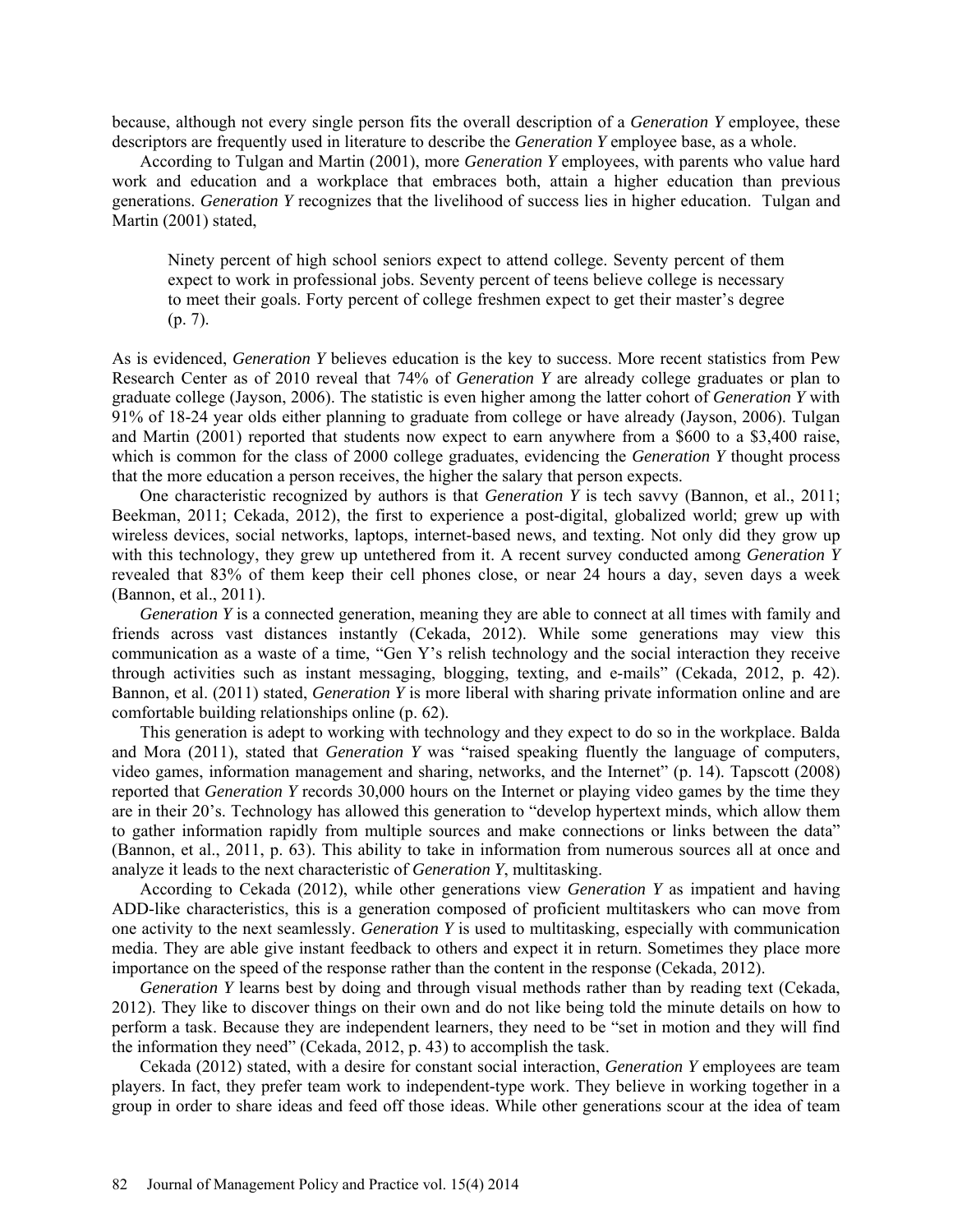projects, *Generation Y* is accustomed to working with diverse people, as they are the most racially diverse workforce generation in history.

Although *Generation Y* employees value teamwork, they also place a high value on autonomy (Sheehan, 2005; Espinoza, et al., 2010). They detest micromanaging and often view it as a sign of distrust. *Generation Y* desires "to be coached, rather than directed" (Sheehan, 2005, p. 102). Heinz, an elementary principal in Huron, South Dakota, agrees. When asked what the difference between a manager and a leader was, Heinz (2012) stated, "A leader is like a coach." (Personal communication, Sept, 26) She uses a mentoring approach to managing her *Generation Y* employees. As a *Generation X* manager, she finds it easiest to manage her *Generation Y* employees over other generations (Heinz, 2012). Heinz (2012) believes because she takes the mentor approach to managing rather than directing, her *Generation Y* employees follow her more willingly.

*Generation Y* is changing the status quo of the typical workplace environment (Hewlett, Sherbin & Sumberg, 2009). Many companies have created favorable environments that meet *Generation Y* employee needs and expectations by incorporating open workspaces and technology. They are less formal as a generation, so they prefer informal meetings and flexible work environments that include team workspaces (Bannon, et al., 2011). Because this generation is used to getting information in short snippets (Cekada, 2012), they should be given breaks up to every 10-15 minutes and allowed to switch between tasks. According to Beekman (2011), "Millennials find the ability to do work on their schedule very empowering" (p. 16).

*Generation Y* employees enjoy having fun at work. They realize the value of truly enjoying their jobs (Sheahan, 2005). Enjoyment and satisfaction in a job is important for an employee's overall happiness (Sheahan, 2005). During a *60 Minutes* interview on CBS Television, correspondent Morley Safer (2007) reported:

More and more businesses are responding, offering free food, fun and flexibility to keep their employees happy. Online shoe retailer Zappos.com has found that the best way of keeping employees is giving them what they want. Actual work actually happens, despite goofy parades, snoozing in the nap room, and plenty of happy hours (p. 1).

Managers know and research (Sheahan, 2005) has demonstrated that happiness directly relates to productivity; to keep the best employees, managers must keep them happy which means making the *Generation Y* employee work environment fun. As the CEO of Zappos stated, creating a fun culture for employees boosts productivity and employee retention (Hsieh, 2010).

A commonality among researchers (Sheahan, 2005; Tulgan & Martin 2001) was the assessment that *Generation Y* employees are self-centered and place their personal lives much higher than their work life. Many *Generation Y* employees believe in the statement "work to live—not live to work" (Espinoza, et al., 2010, p. 50). *Generation Y* wants to be able to make time for their friends, families, and hobbies. They realize that life exists outside work.

Work also has to have meaning for *Generation Y* employees. They gravitate towards projects that they feel they can make a difference with (Cekada, 2012). Sheahan (2005) stated, "This new breed of talent does not work for the sake of working. [Work] has to have meaning or a result" (p. 94). *Generation Y* employees are often goal oriented. Thome (2012), a manager at an information solutions firm, states that, *Generation Y* employees are "eager to participate in the process" (Personal communication, February, 27). *Generation Y* employees want to be given a task that contributes to the bigger picture in some way and then be left alone to accomplish that task (Cekada, 2012).

According to Sheahan (2005), a common word used to describe *Generation Y* is informal. Their rejection of the "we-have-always-done-it-this-way approach" (Sheahan, 2005, p. 57) reflects this information. This is beneficial because they add creative and innovative value to a company. "They do not settle for the old way of doing things; but instead always try to find new and more efficient methods" (Sheahan, 2005, p. 57). This can be frustrating for managers. Kendall (2012) stated, "I find it most difficult to manage *Generation Y* because when I was their age I never questioned the supervisor's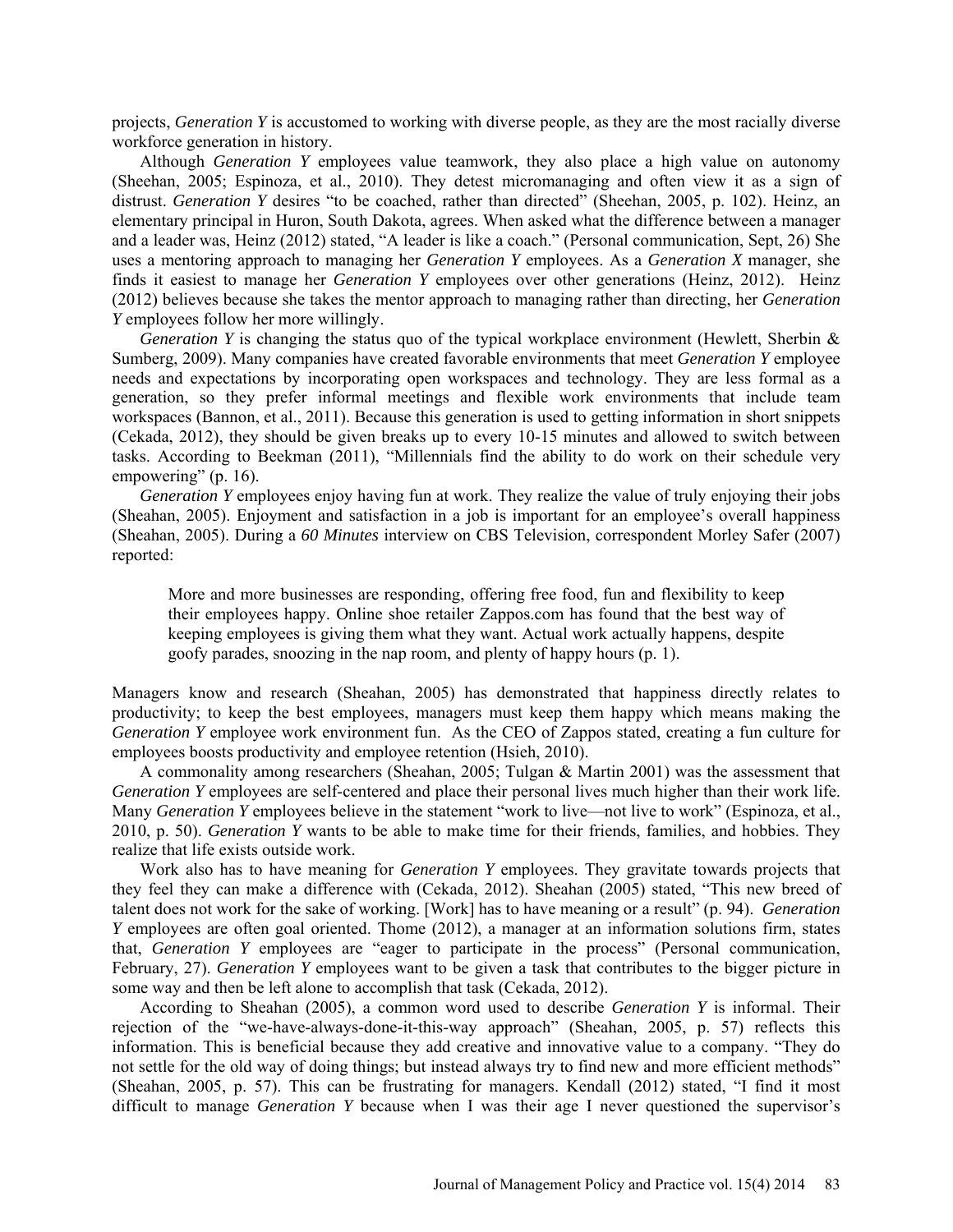authority" (Personal communication, Sept, 25). Managers must realize that the "*Generation Y* employees are not questioning their authority, but rather questioning the effectiveness of the method" (Sheahan, 2005, p. 57).

The retirement of traditionalists and baby boomers coupled with the relatively small size of *Generation X* has resulted in increased competition and more demand for employees in the workforce. According to Bannon, et al. (2011), depending on birth year definitions, *Generation Y* numbers between 50 and 80 million. Generational differences can no longer be ignored (Bannon, et al., 2011; Putre, 2013; Reisenwitz & Iyer, 2009).

Some managers complain that *Generation Y* should learn how to assimilate into the workforce. Managers should not have to change their management techniques, but rather the *Generation Y* should change their attitudes. Safer (2007) reported, "If this generation knows anything, it's that there are more jobs than young people to fill them" (p. 17). If a *Generation Y* doesn't like his or her job, they will move on and go to another. They do not mind switching jobs until they find the one that suits them best. During the *60 Minutes* interview with Safer (2007), *Generation Y* Jason Dorsey stated:

We're not going to settle. Because we saw our parents settle. And we have options. That we can keep hopping jobs. No longer is it bad to have four jobs on your resume in a year. Whereas for our parents or even Gen X, that was terrible. But that's the new reality for us. And we're going to keep adapting and switching and trying new things until we figure out what it is (p. 1).

*Generation Y* employees view themselves as valuable merchandise who are not afraid to put numerous positions on their resumes, because they see it as added experience (Safer, 2007). *Generation Ys* will be in high demand in the job market due to many factors, such as the retirement of baby boomers, and the relatively smaller size of *Generation X*. Therefore it becomes crucial for managers to retain their *Generation Y* employees and take advantage of their talents and skills (Bannon, et al., 2011).

## **SEVEN TIPS FOR MANAGING GENERATION Y**

Tulgan (2009) promises that *Generation Y* will be "the most high-performing workforce in history for those who know how to manage them properly" (p. 4). The following are seven tips for managers to better manage *Generation Y* for more productive results based on their traits, which were discussed above. This is not a comprehensive list of all ideas to better manage *Generation Y*, but is based upon some of the literature written about *Generation Y*. Although there are multiple generations in the workplace, this list is for managers who manage *Generation Y* employees. It is possible that by implementing these ideas, it may conflict with managing other generations.

# **Create a Desirable Work Environment**

One method to retain *Generation Y* employees is to create a desirable work environment. It just so happens that this new generation demands a new type of work environment, whereas generations before have accepted the archetypical work environment. *Generation Y* views a favorable work environment as one that allows them an opportunity for career development, includes access to technology, offer flexible work schedules, options for telecommuting, flexible work policies, a work-life balance, and trust (Cahill & Sedrak, 2012). Terrie Campbell from Ricoh, recommends that organizations "build [their] brand as a great place to work" (Kahn, 2013, p. 2) to attract and retain *Generation Y* employees.

Progressive companies have established a culture of work-life balance for their employees and have seen retention rates increase because of it. Companies, such as Google, offer benefits such as onsite daycare, scholarships for employee's children, adequate vacation time, maternity and paternal leave, and adoption assistance to cater to *Generation Y* and the importance it places on parenthood and family.

Companies that offer flexible work schedules, flextime, or part-time telecommuting have also seen retention rates increase (Bannon, et al., 2011). Evans (2011) reported that work now occurs anywhere and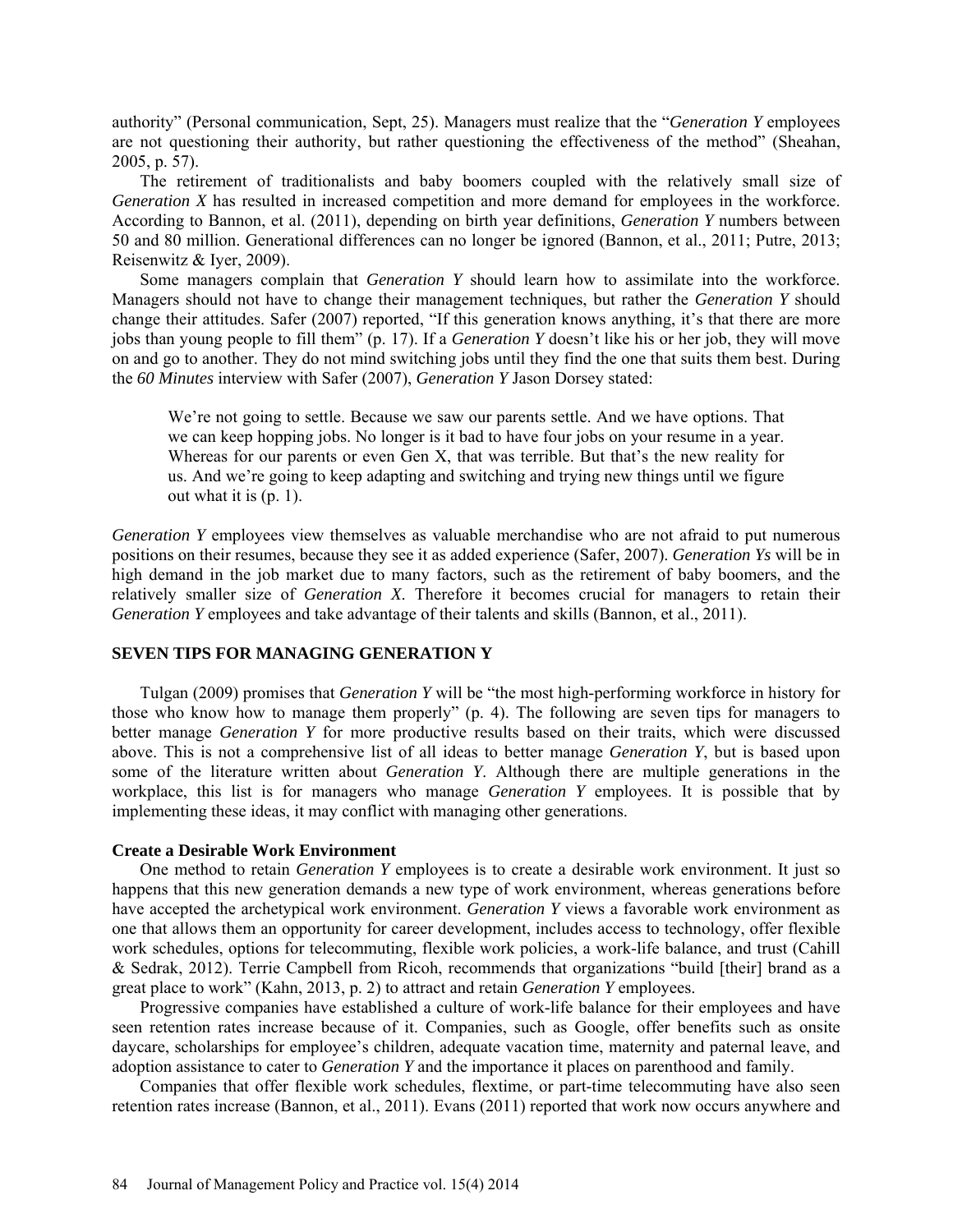everywhere for *Generation Y* employees, due to advanced networking and mobile technologies. Because this generation is connected socially, they expect to be connected in their professions as well. They are accustomed to checking e-mail on their mobile devices during all of their waking hours; so even if they arrive at the office "late" or "leave early" they still have a jumpstart to their day by responding to e-mails (Evans, 2011).

Investing in employee happiness and satisfaction is directly related to employee productivity (Sheehan, 2005). Keeping your employees happy, including *Generation Y*, means making their work environment fun. "You may not need to have your job be fun, but don't fault them if that's their preference" (Suleman & Nelson, 2011, p. 41). *Generation Y* wants to enjoy being at work, so creating a fun work environment is an essential key to retaining *Generation Y* employees. Suleman and Nelson (2011) report:

Millennials want and expect to be constantly excited about how they are spending their time at work. They are consummate multitaskers, very capable of managing a multitude of activities at once. Easily bored, they want and need to be challenged, which is a blessing for managers who want to take advantage of their energy, skills, and resourcefulness (p. 41).

Adopting flexible work policies, including allowing *Generation Y* employees to take short, but numerous breaks can help create a desirable work environment. "They are used to getting information in short snippets" (Cekada, 2012, p. 43), so by giving them these needed breaks they are able to stay focused and motivated on the task at hand. By segmenting their time into small batches, they are able to do more focused work for shorter periods of time. "Instead of working in four-hour continuous blocks, digital natives work in smaller chunks" (Evans, 2011, p.60). Dr. Brent Coker from the University of Melbourne reports that by allowing employees to take digital leisure breaks to surf the internet "leads to increased productivity because short breaks help us zone out for a while, so that we can return to our tasks with greater concentration afterward" (Evans, 2011, p. 61).

Building trust among *Generation Y* employees may be difficult when there are tensions between generations, but according to both Blake Mycoskie, Chief Shoe Giver for Tom's Shoes, and Tony Hsieh, CEO of Zappos, building trust among all employees is essential in creating a desirable work environment. Hsieh says, "Trust is a fundamental part of a business" (Mycoskie, 2012, p. 124) and that "a brand succeeds or fails based on whether or not people trust the company with which they're about to do business" (p. 124). Building trust among your employees encourages them to have the company's best interest in mind rather than their own personal reasons (Mycoskie, 2012).

There are many ways you can build trust among employees, but encouraging employees to spend time together outside the workplace, open and honest communication, and implementing training programs to find the best fit for both employer and employee are ways Zappos builds trust among their employees (Mycoskie, 2012). Zappos even gives a new hire \$3,000 if they decide not to take the job after they complete training (Mycoskie, 2012). This ensures that the employee and company are a good fit for each other.

Managers should develop a work culture that allows *Generation Y* employees to achieve career success, live meaningfully, and nurture their family relationships in order to retain *Generation Y* employees (Bannon, et al., 2011). For more ideas on how to create a desirable work environment for *Generation Y*, managers can listen to their *Generation Y* employees and offer workplace benefits they are most interested in.

### **Enhance Award and Recognition Programs**

*Generation Y* grew up getting trophies just for participation and had parents that adored them and constantly fed them confidence (Tulgan, 2009). Suleman and Nelson (2011) suggest giving this cohort feedback and praise to increase productivity and morale in the workplace: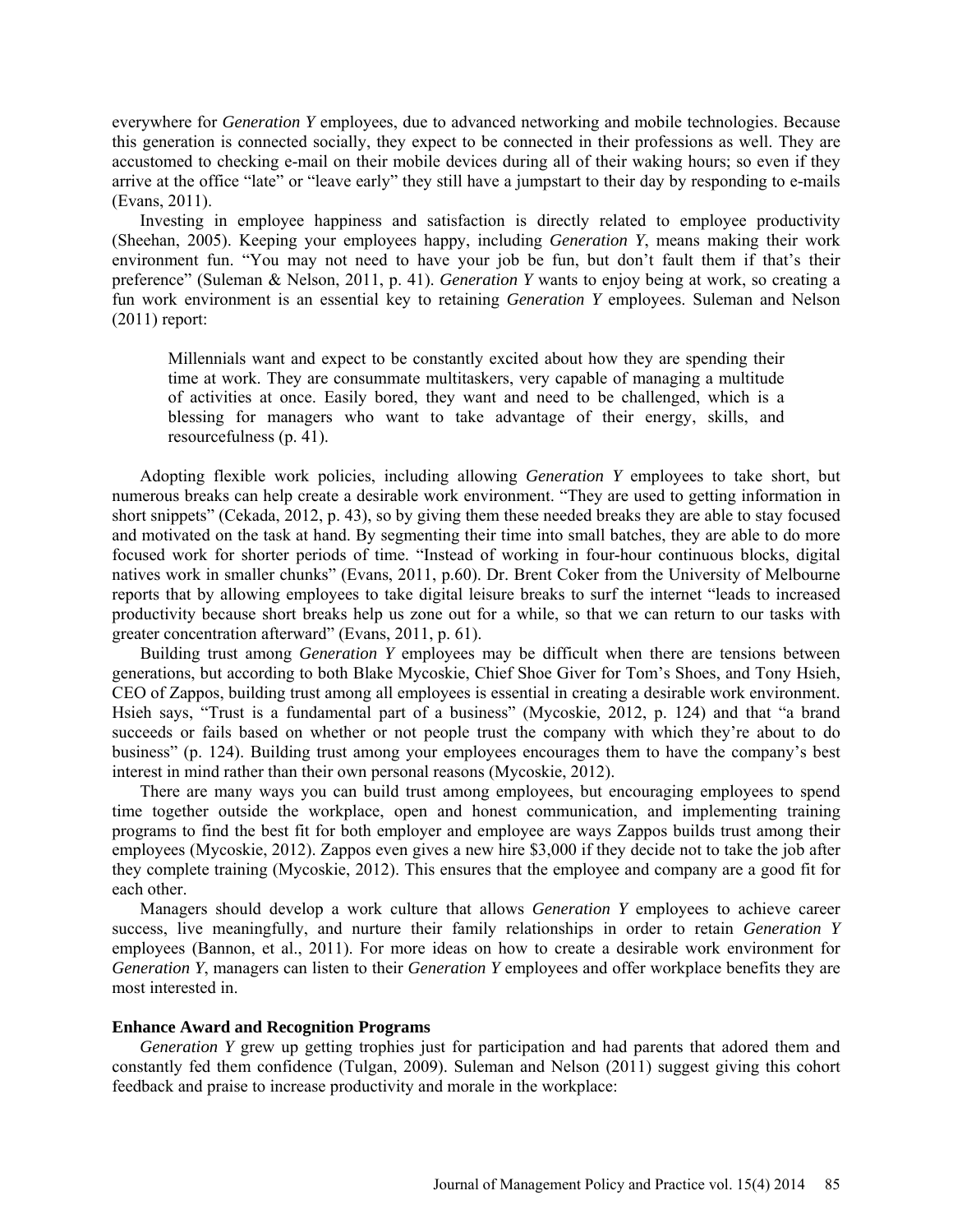Provide a context for how their contributions relate to team and organizational goals, the organization's customers, and even to society. This systematic framing of feedback and praise takes it from being unearned hype to a practical information stream that can help shape desired behaviors and enhance results (p. 42).

Constant feedback and performance readjustments are ways Millennials have learned to stay on track during times of change. "Feedback and praise serve as reinforcement as well as a corrective mechanism for this generation" (Suleman & Nelson, 2011, p. 42).

Enhancing awards and recognition programs is a technique managers can use to motivate *Generation Y* employees. A small thank-you can go a long way with *Generation Y* employees. Not only do *Generation Y* workers crave gratitude and encouragement from their bosses and co-workers, but they also like to hear it from their family and friends. "Millennials want rewards that are meaningful and exciting to them when they have done good work or an outstanding job" (Suleman & Nelson, 2011, p. 42).

"[*Generation Y*] increasingly expect rewards that are creative, varied, and personalized" (Suleman & Nelson, 2011, p. 42). One way to personalize praise is to send the recognition to their home address, so their family is aware of the good work they do. Sending it to their home address also allows them to brag to someone and get that extra gratification and recognition from the people they care most about. This practice has worked well for Avera St. Luke's manager, Meyer (2013), who reports that by sending thank-you or congratulatory notes to *Generation Y* employees' homes, it has increased motivation and work pride (Personal communication, February 26).

# **Adjust Training Techniques to** *Generation Y* **Employees' Learning Styles**

According to Cekada (2012) managers should adjust their training techniques to *Generation Y*  employees' learning styles. Taking an untraditional approach to training *Generation Y* employees includes allowing them to learn by doing. Managers can try allowing them to explore and discover first, then teach them the proper techniques that have been proven to work for the company if they didn't learn through discovery first. By making training a three-step process including listening, seeing, and then doing, this allows managers to teach the basics, show the steps, and then allow Generation Y to try the steps on their own. They learn best by doing with a little direction (Cekada, 2012). Also by allowing *Generation Y* employees to grow and learn along the way, "they will be less likely to look to change jobs at the first sign of frustration or disappointment" (Suleman & Nelson, 2011, p. 41).

*Generation Y* also prefers visual learning methods coupled with video and multimedia (Cekada, 2012). Cekada (2012) suggests providing *Generation Y* employees with the fundamentals, then letting them explore through simulation, role playing, or with the Internet. Using online tools such as blogs, texting, wikis, and social networking can appeal to their social tendencies (Cekada, 2012). Allowing them to work in teams to share ideas also gives them a chance to be social. Also, by adding nontraditional methods that incorporate entertainment can help keep *Generation Y*'s attention (Cekada, 2012).

According to Prensky (2008), education for *Generation Y* should reflect its digital upbringing. "Kids in developed countries grow up knowing about, or being able to find out about, pretty much anything from the past or present that interests them" (p.95). Prensky (2008) suggests that educators, or trainers, should act as an explainer rather than providers of information.

Managers should tap into their energy and skills to get the most productivity out of *Generation Y* employees. They want and need to be challenged, since they bore easily (Suleman & Nelson, 2011). "Encourage their desire to contribute, and reward them opportunities for advancement. Building a sense of loyalty with them now will ensure you hold onto your leaders of tomorrow" (Beekman, 2011, pp.16- 17).

As mentioned before, Zappos offers an incentive to trainees to quit before they even start. By offering them \$3,000 after they complete their training courses, it allows the employee to decide if Zappos is truly the right fit for them without having wasted unpaid time training for a job they decide they don't want in the end. This results in only employing committed employees (Mycoskie, 2012).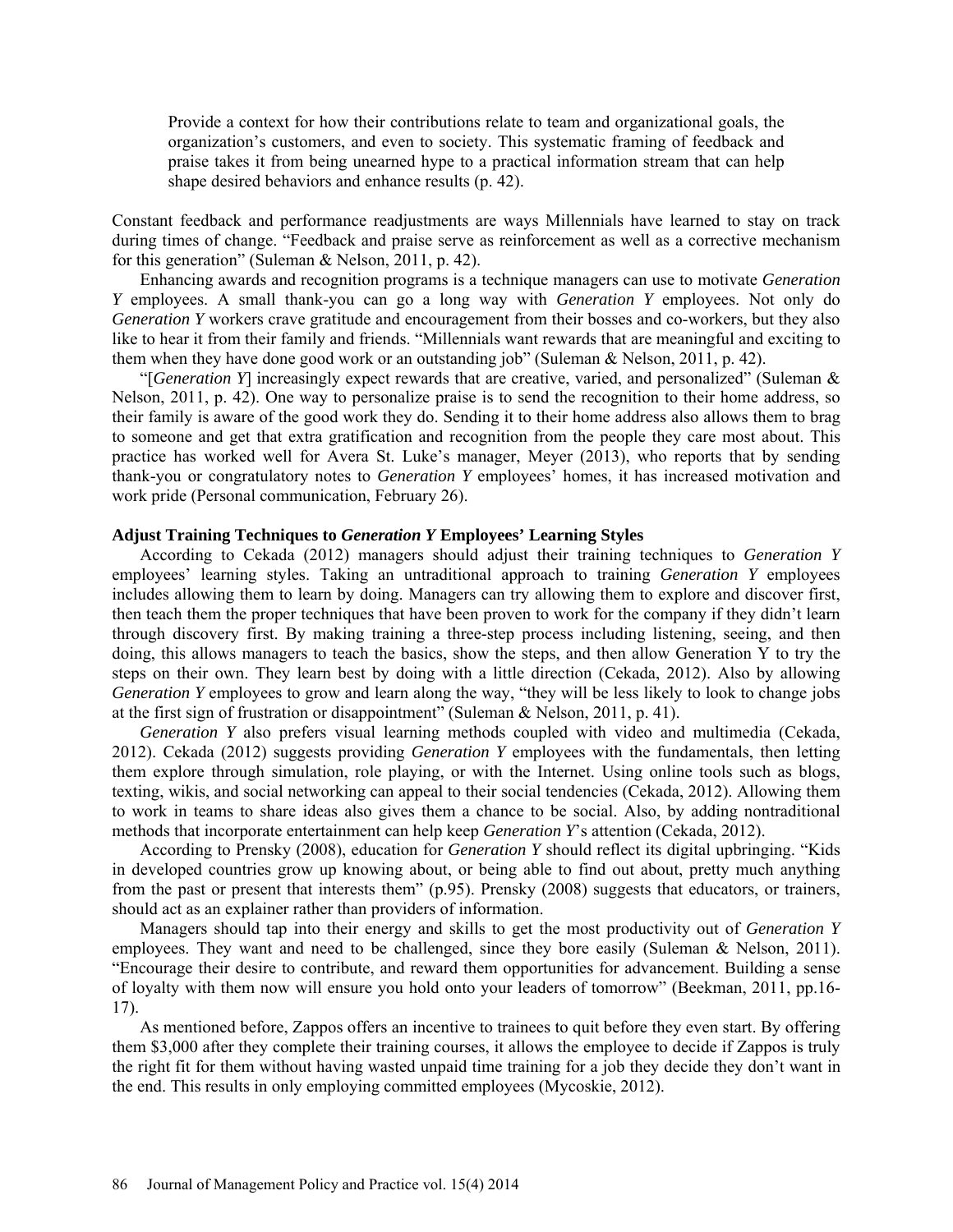Lastly, connecting *Generation Y*'s training to experiences they will come across on the job can help *Generation Y* understand the importance of the training topic. *Generation Y* likes their work to have meaning (Hewlett, et al., 2009), so relating what they are being taught to their actual job can also help them understand the importance of the task. "Show them the big picture as to how their jobs relate to the mission, strategic objectives, and core values of the organization" (Suleman & Nelson, 2011, p. 41).

### **Stop, Collaborate and Listen**

*Generation Y* is team orientated (Bannon, et al., 2011; Gavatorta, 2012) so they enjoy working in a collaborative, informal work environment. Gavatorta (2012) suggests managers make the first move towards collaboration to let *Generation Y* employees know they are willing to work as a team.

Since *Generation Y* employees are team players and they would rather work in teams than on their own, managers should compose teams to work on projects. *Generation Y* has the unique ability to work well in teams due to their constant need for social connections (Balda & Mora, 2011). They have a need to share their ideas; being able to bounce ideas off other team members can help perfect procedures and projects.

Each generation has skills and traits that the other generations do not possess and those skills can serve the group to increase productivity (Beekman, 2011). For example, Traditionalists are often knowledgeable about company policy. Baby Boomers have a team-oriented outlook that can be taught to individualistic generations. *Generation X* can demonstrate how to solve problems with little instruction, and *Generation Y* is well-versed in technology (Beekman, 2011). By utilizing each generation's skills, managers can implement cross-generational mentoring in order to bring generations together (Beekman, 2011) to be more productive with projects. Each generation has a strength that can be beneficial to other generational co-workers.

If at all possible, managers should try to match Baby Boomers and *Generation Y* employees together to collaborate and utilize cross-generational mentoring, because many Baby Boomer employees have *Generation Y* children, which means these two generations naturally seek each other out in the workplace (Hewlett, et al., 2009). Boomers enjoy acting as mentors to *Generation Y*. While 65% of Boomers report that *Generation Y* looks to them for advice, *Generation Y* trusts the Baby Boomer generation (Hewlett, et al., 2009). "Most [*Generation Y*'s] (58%) say they look to Boomers, rather than [Generation X'ers], for professional advice, and over three-quarters say they enjoy working with Boomers" (Hewlett, et al., 2009, p. 73).

Hewlett, et al. (2009) report that companies like Cisco are implementing intergenerational mentoring programs such as their Legacy Leaders Network for Baby Boomer aged executives who mentor the new hires. Cisco reports that both groups are learning from each other. Tulgan (2009) also suggests implementing a mentor program, in which managers can encourage older, more experienced leaders to seek out younger employees and vice versa for career advice. Although Tulgan (2009) suggests managers not label it *mentoring*. Rather, managers should label it career advising or organizational support, because of the negative connotation *Generation Y* associates with *mentoring*, as *Generation Y* doesn't think they need a mentor (Tulgan, 2009).

### **Do Not Micromanage**

Romero (2012) offers an accepted definition of the construct of micromanagement,

Micromanaging is when a manager or leader assigns the work, tells capable employees exactly how to do it, monitors them excessively, and often takes over when work is not done exactly as the manager wanted (p. 8).

Micromanaging *Generation Y* employees results in disengagement and a loss of productivity (Bielaszka-DuVernay, 2007; Romero, 2012). Micromanagers who are controlling and try to manage every aspect of their employee's job will not be successful with managing this generation because "employees become discouraged and loose interest in the job since they have no sense of ownership in the process or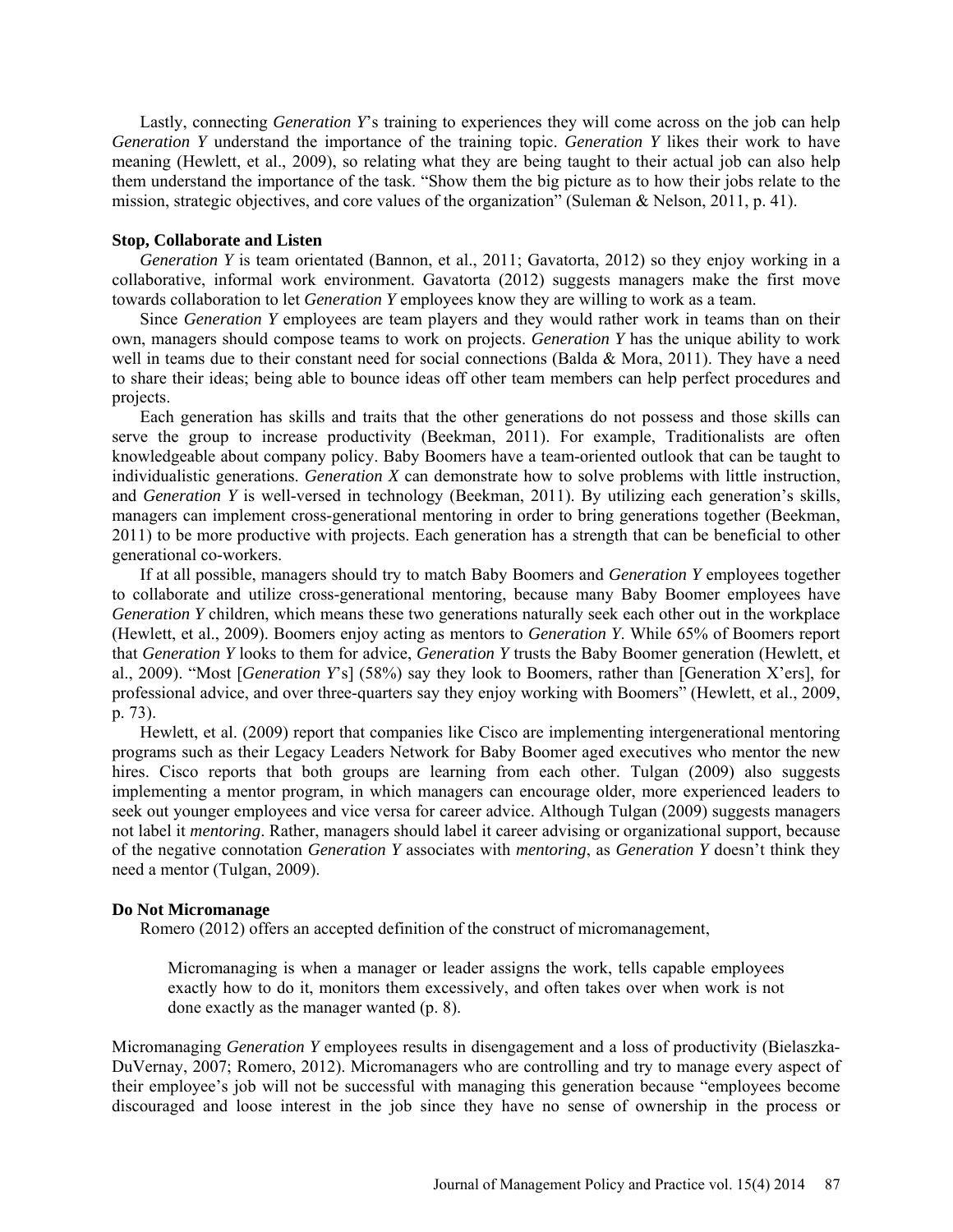outcomes of their work; the manager does" (Romero, 2012, p. 8). Instead of micromanaging, managers should act as a coach or a mentor and "be willing to allow for a coaching approach that creates dialogues rather than monologues" (Gavatorta, 2012, p. 62). "Millennials are committed to constant learning and personal development and growth, and their manager can easily serve as a coach and mentor to meet that expectation (Suleman & Nelson, 2011, p. 41). Sheahan (2005) asserts *Generation Y* employees detest micromanaging and do not respond well to it.

Giving *Generation Y* employees the necessary tools and resources they need to get started with a project and the letting them take full control can defer managers from micromanaging. This allows them to make the project their own. "They are independent learners. Set them in motion and they will find the information they need to learn the rest" (Cekada, 2012, p. 43). If managers want to make sure the task is being done efficiently, they can check on progress and coach them along, but use the opportunity to offer help and to teach them (Romero, 2012).

#### **Give** *Generation Y* **Employees Work that Has a Greater Purpose**

One way to build loyalty among *Generation Y* employees is to give them work that makes a difference. *Generation Y* members like to do work that has a greater meaning of which they can see contributes the company in a real way (Hewlett, et al., 2009). Beekman (2011) stated that *Generation Y* employees to make a difference and by tapping into their desire to do so helps your company achieve its goals.

To help *Generation Y* employees make the connection to how the work they are doing contributes to the greater whole, managers should make sure employees are aware of the company's mission, vision, and values. This allows *Generation Y* to align their work according to those values, mission, and vision. In doing so, it helps the company as a whole focus on the greater mission and accomplishes companywide goals as well as helps *Generation Y* employees see how their work pertains to the company's goals (Hewlett, et al., 2009).

86% of *Generation Y* employees state that it is important to them to involve giving back in their work and making a positive impact in the world (Hewlett, et al., 2009). Implementing opportunities for employees to volunteer is one way to give *Generation Y* work that has a greater purpose. Allowing employees to take one or two days out of the year to volunteer or to coordinate volunteer projects can boost morale and satisfy their desire to give back to the community and engage in work that has a greater purpose (Hewlett, et al., 2009).

Hewlett, et al. (2009), give an example of an Ernst and Young program called the Responsibility Fellows Program, which allows their accounting employees to teach accounting and managerial skills to entrepreneurs in parts of the world where management capabilities are scarce. Managers can implement similar programs that allow their employees to use their talents to give back. Programs like these provide good publicity for the company.

#### **Utilize Sophisticated Communication**

Cekada (2012) stated that after a *Generation Y* employee sends a message they expect an immediate response, but sometimes they place more value on the speed of the response rather than on its accuracy. One way to promote sophisticated communication is for managers to practice responding to communication as soon as possible, "within at least 24 hours and preferably the same working day" (Hardy, 2012, p. 30). In doing so, managers can satisfy both the need for *Generation Y*'s immediate response and also provide accuracy in the response, because it gives them time to respond appropriately or find the answer. At IBM (2012), their managers realize the importance of responding to co-workers in a timely manner; "in social spaces, responsiveness is visible" (p. 7). IBM (2012) uses "internal social network tools" (p. 7) to help employees respond to others. They use online tools that allow them to set their status as "do not disturb" or "out of the office" (IBM, 2012). When an employee sees the "away" status, they understand that person is unable to respond immediately, and therefore, do not expect an immediate response (IBM, 2012).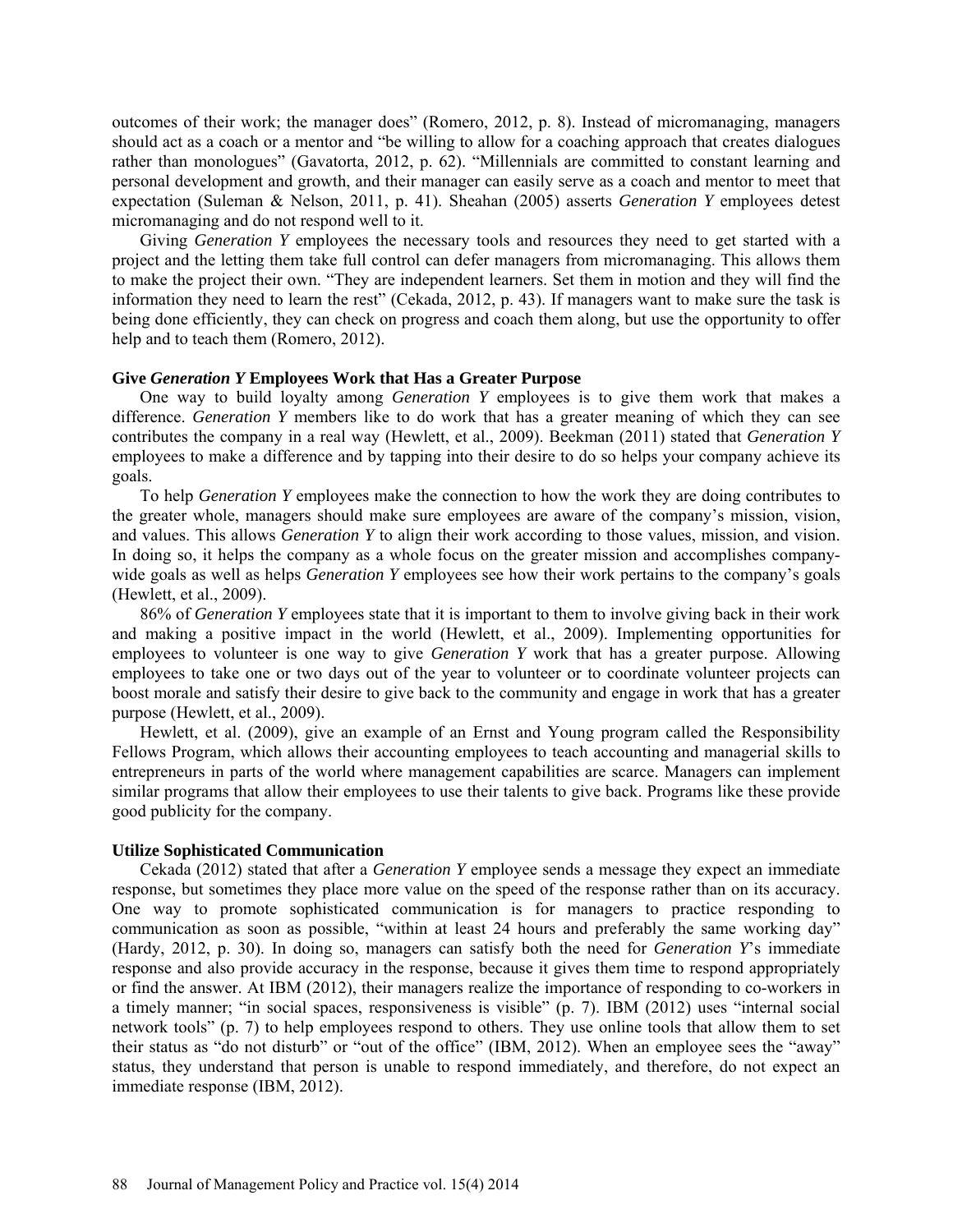When managers are communicating with *Generation Y* employees, they should adjust their communication medium depending on the message content and length. When creating effective communication with *Generation Y*, the medium used can make all the difference when managers want to generate a quick, effective response. "Gen Y's relish technology and the social interaction they receive through activities such as instant messaging, blogging, texting and e-mails" (Cekada, 2012, p. 42). *Generation Y* employees prefer electronic mediums, such as a text or instant message (Cekada, 2012). According to Gavatorta (2012), "most relationships, regardless of generation, struggle due to a lack of effective communication" (p. 61). Gavatorta (2012) suggested creating a common language in order to bridge generational gaps and cure ineffective communications. Creating a common language means focusing on the similarities between employees rather than on the dissimilarities. Gavatorta (2012) explains:

Rather than immediately jumping to conclusions about your generational differences, focus on your similarities. That's not to say that all generational differences will go away, but by taking the approach of looking for that common ground, you can lay the foundation for open communication and being to build trust (p. 62).

Gavatorta (2012) also suggested using tools such as the Meyers-Briggs Personality Assessment to help co-workers discover each other's personality traits, which can help them properly adjust their communication medium, pace, and tone based on the individual. Gavatorta (2012) gives an example of how managers can use the Meyers-Briggs Personality Assessment to understand how to interact with others better:

Greg communicates in a methodical, thoughtful, slower-paced way, which is common for someone with ISTJ preferences, whereas she is more fast-paced, expressive, and imaginative—with ENFP preferences. Greg essentially adapted his approach to her by aligning his pace more closely with the pace with which she was more comfortable. He said they now communicate seamlessly (p. 62).

This is a good example of how managers can slightly adjust their communication based on the individual they are communicating with. By better understanding *Generation Y* and their communication preferences, managers should be able to successfully communicate with them.

# **LIMITATIONS**

The timeliness of the literature used may misconstrue theories because not all of *Generation Y* has entered the workforce yet. It is also difficult to find definitive trends because *Generation Y* employees have only been in the workforce for about 15 years.

The seven tips are not a comprehensive list of all methods managers can use to better manage *Generation Y* employees. Rather they are suggestions based on the literature written about *Generation Y*. Also, the tips are for managers who manage *Generation Y* employees, so managers who manage a multigenerational workforce may find that the tips create conflict with other generations in the workplace.

# **FURTHER RESEARCH**

Additional research in this area also includes researching differences among generations globally and geographically. Researchers should consider generational differences between cultures and countries and what causes worldwide differences in generations' attitudes and behaviors, if any. Attitudes, beliefs, and work expectations may differ by country.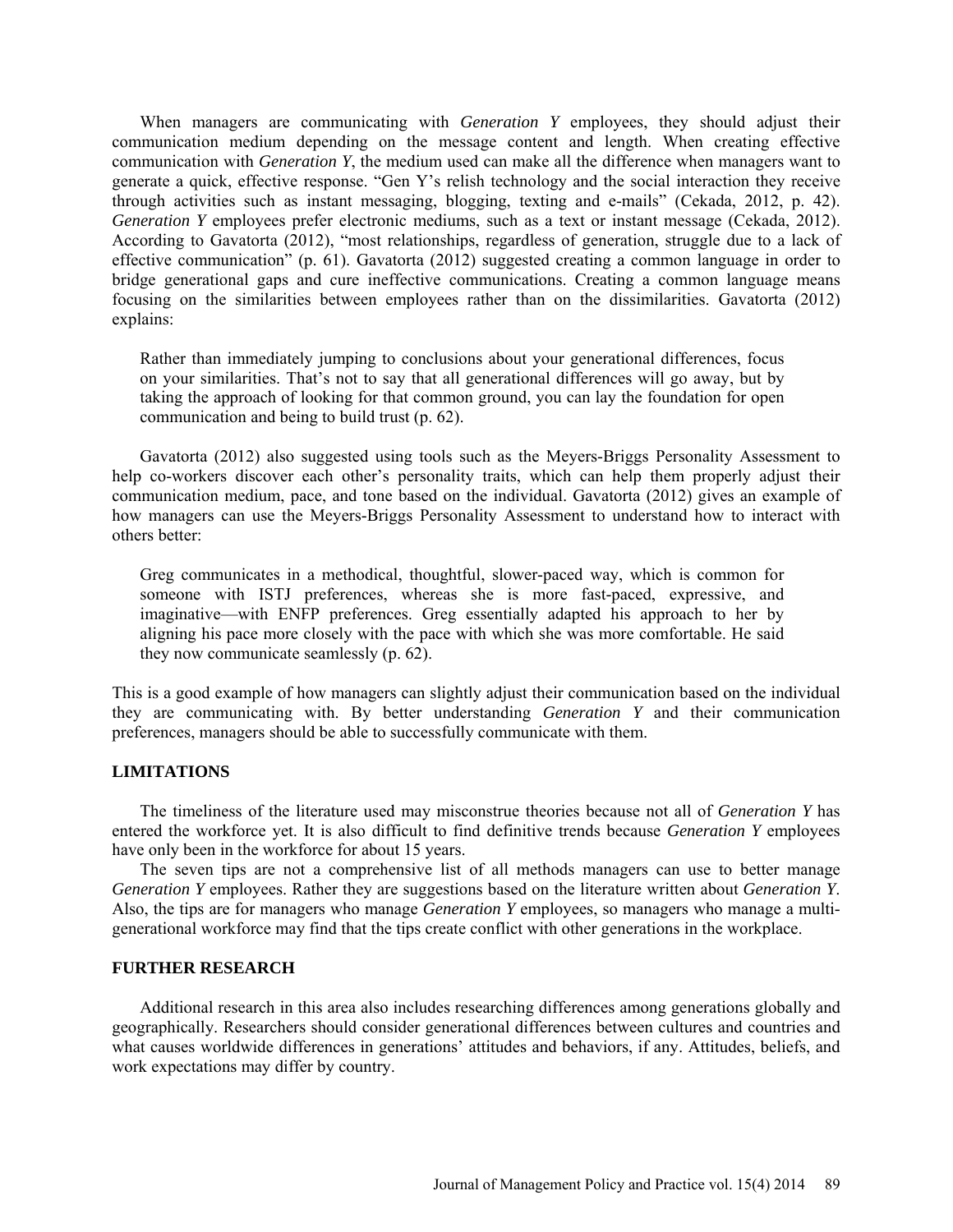#### **CONCLUSION**

Managers should keep in mind that *Generation Y* sees the world differently. Managers should also understand how to deal with those differences to support a business' growth and success. By being aware of generational differences in the workplace and adjusting management techniques cross-generationally managers can hope to be more successful in achieving the results they desire for their *Generation Y* employees*.*

### **REFERENCES**

- Balda, J. B., & Mora, F. (2011). Adapting leadership theory and practice for the networked, Millennial generation. *Journal of Leadership Studies, 5*(3), 13-24.
- Bannon, S., Ford, K., & Meltzer, L. (2011). Understanding Millennials in the workplace. *CPA Journal, 81*(11), 61-65.
- Beekman, T. (2011). Fill in the generation gap. *Strategic Finance, 93*(3), 15-17.

Bielaszka-DuVernay, C. (2007). Micromanage at your peril. *Harvard Management Update*, *12*(2), 3. Cahill, T. F., & Sedrak, M. (2012). Leading a Multigenerational Workforce: Strategies for Attracting and Retaining Millennials. *Frontiers Of Health Services Management*, *29*(1), 3-15.

- Cekada, T. L. (2012). Training a multigenerational workforce. *Professional Safety, 57*(3), 40-44.
- Espinoza, C., Ukleja, M., & Rusch, C. (2010). *Managing the Millennials: Discover the core competencies for managing today's workforce.* Hoboken, New Jersey: John Wiley & sons, Inc.
- Evans, B. (2011). The millennial generation is productive in the workplace. In D. Haugen & S. Musser (Eds.). *The Millennial generation.* (pp. 56-65). Greenhaven Press.
- Gavatorta, S. (2012). It's a Millennial thing. *T+D, 66*(3), 58-65.
- Gelbart, N., & Komninos, J. (2012). Who? where? Y? *Charter Journal, 84*(7), 20-23.
- Hardy, J. (2012). Netiquette: It's a job skill. *Business In Calgary*, *22*(9), 26-31.
- Heinz, P. (2012, February 23). Interview by J. L. Kilber [Personal Interview].
- Hewlett, S. A., Sherbin, L., & Sumberg, K. (2009). How Gen Y & Boomers will reshape your agenda. *Harvard Business Review, 87*(7/8), 71-76.
- Howe, N., & Strauss, W. (2007). The next 20 years: How customer and workforce attitudes will evolve. *Harvard Business Review*, *85*(7/8), 41-52.
- Hsieh, T. (2010). *Delivering happiness: A path to profits, passion, and purpose*. New York, NY: Hachette Book Group.
- IBM Corporation. (2012). *IBM executive brief: Social business behavior.* Lotus Software.
- Jayson, S. (2006). The millennial generation is highly motivated and overwhelmed with work. In D. Haugen & S. Musser (Eds.), *The Millennial generation.* (pp. 75-82). Greenhaven Press.
- Kahn, J. (2013, April 3). Do you know how Millennials work? *Diversity Executive*, 1-2.
- Kendall, P. (2012, February 15). Interview by J. L. Kilber [Personal Interview].
- Meister, J. (2012, October). Three reasons you need to adopt a Millennial mindset regardless of your age. *Forbes.*
- Meyer, D. (2013, February 26). Interview by J. L. Kilber [Personal Interview].
- Mycoskie, Blake. (2012). *Start something that matters*. New York, NY: Speigel & Grau Trade Paperbacks.
- Prensky, M. (2008). Education for the millennial generation should reflect its digital upbringing. In D. Haugen & S. Musser (Eds.), *The Millennial generation.* (pp. 93-103). Greenhaven Press.
- Putre, L. (2013). Generations in the workplace. (cover story). *H&HN: Hospitals & Health Networks*, 87(1), 26-31.
- Reisenwitz, T. H., & Iyer, R. (2009). Differences in *Generation X* and *Generation Y*: Implications for the organization and marketers. *Marketing Management Journal,* 19(2), 91-103.
- Romero, E. J. (2012). Stop micromanaging: It isn't the same as attention to detail. *Sales & Service Excellence*, 12(9), 8.